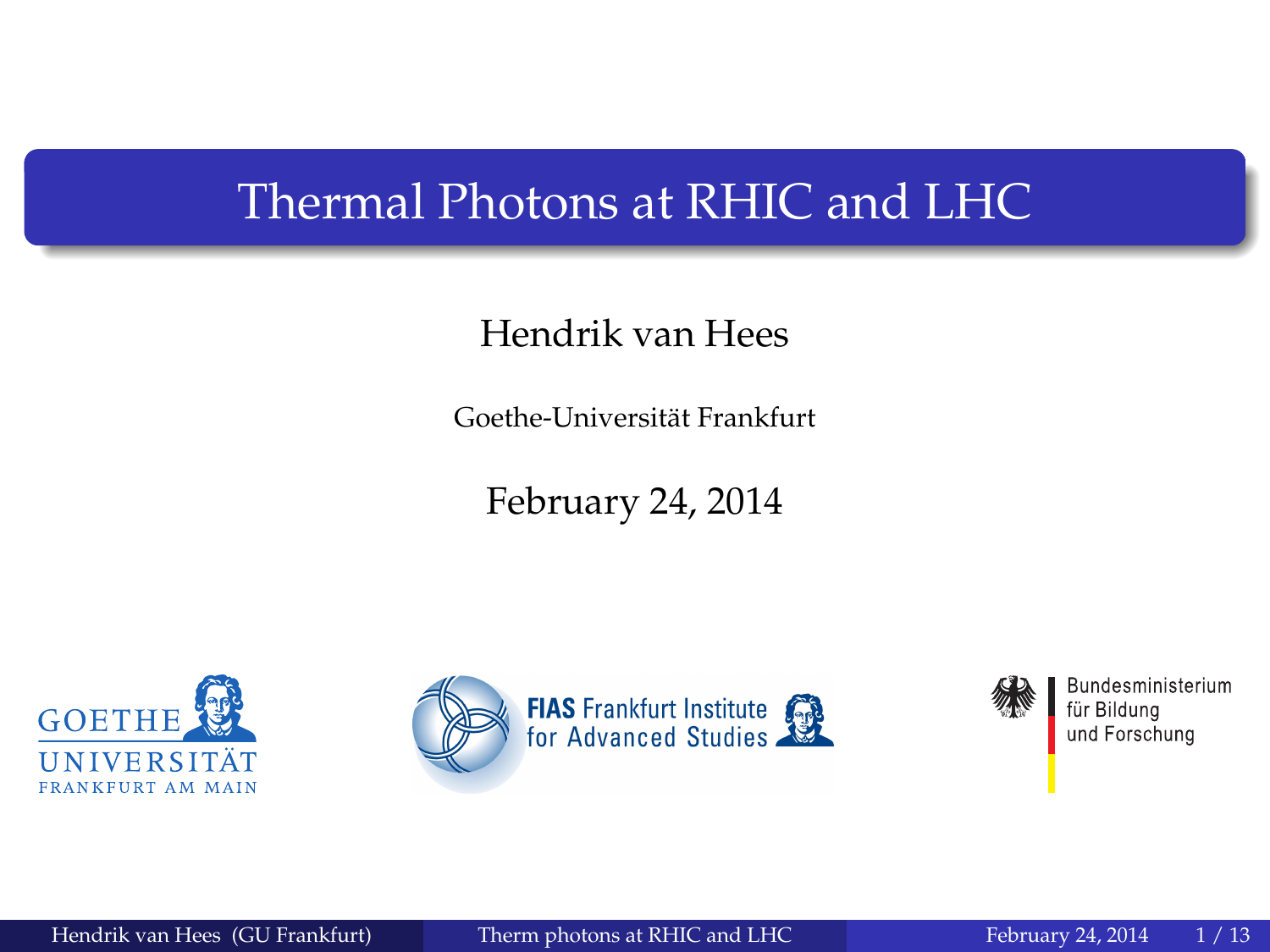- [Photons in heavy-ion collisions](#page-2-0)
- 2 [Sources of thermal photons in heavy-ion collisions](#page-4-0)
	- 3 [Fireball parameterization](#page-5-0)
- [Direct Photons at RHIC and LHC](#page-8-0)

#### **[Conclusions](#page-12-0)**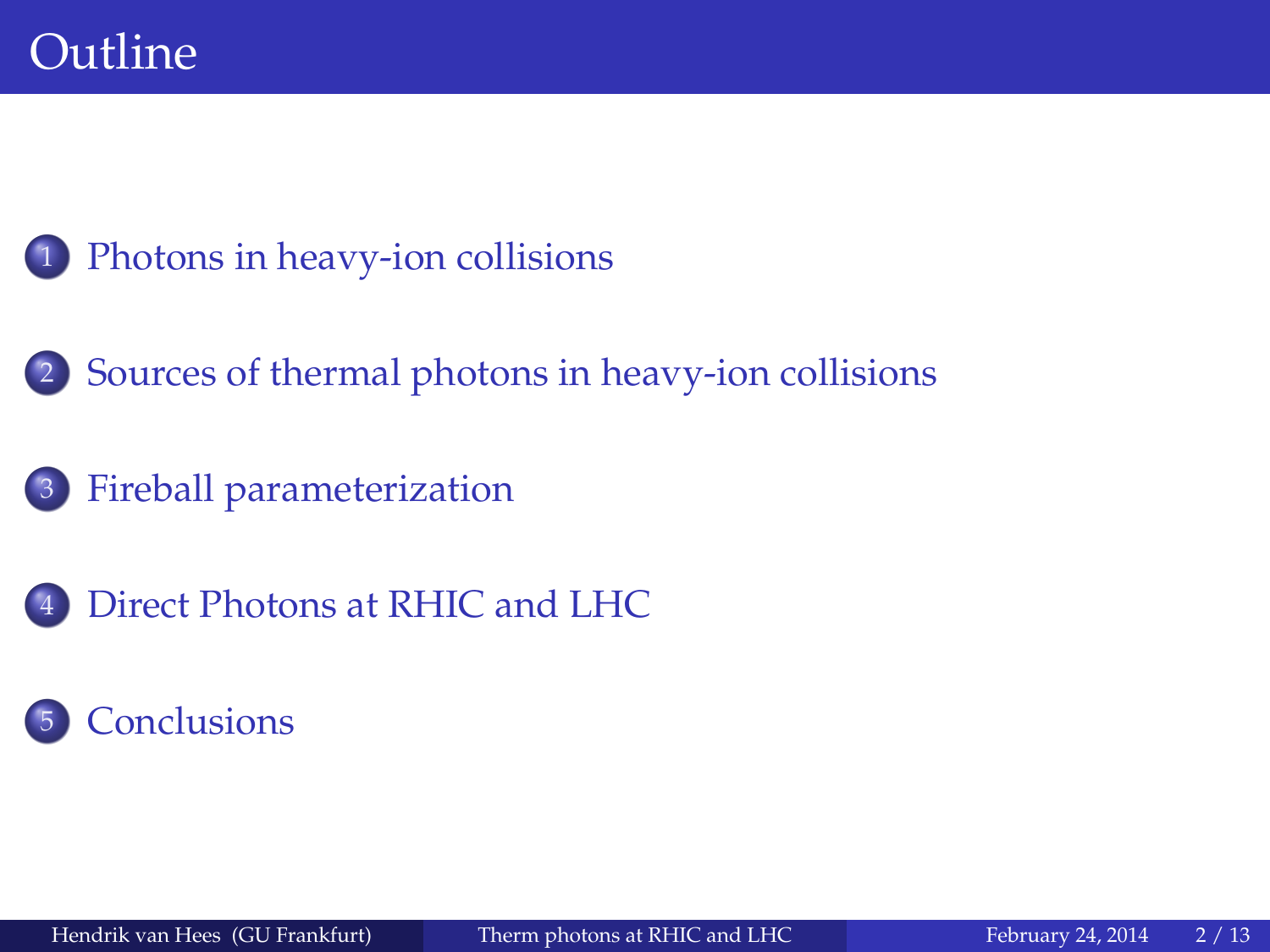# <span id="page-2-0"></span>Why Electromagnetic Probes?

- $\gamma$ ,  $\ell^{\pm}$ : only electromagnetic interactions
- $\bullet \Rightarrow$  negligible final-state interactions
- shines during whole matter evolution
- probes from hot/dense inner region

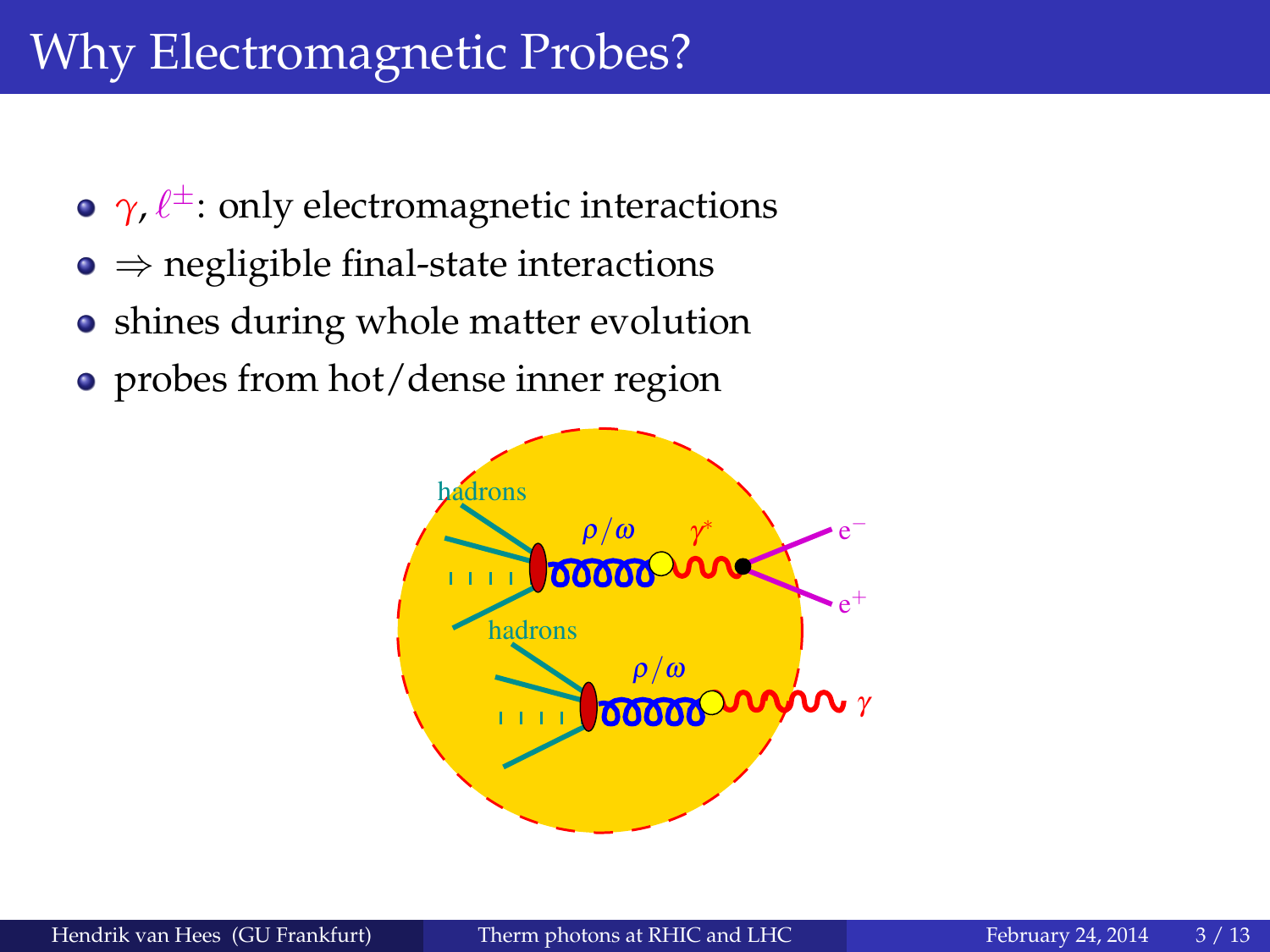## Photon and dilepton rates from a thermal medium

- photon and  $\ell^+\ell^-$  rates from same em. current-correlation function
- medium modification of vector-meson spectral functions

$$
\Pi_{\mu\nu}^{\leq}(q) = \int d^4x \exp(iq \cdot x) \left\langle J_{\mu}(0)J_{\nu}(x) \right\rangle_T = -2n_B(q_0) \operatorname{Im} \Pi_{\mu\nu}^{\text{(ret)}}(q)
$$

$$
q_0 \frac{dN_{\gamma}}{d^4x d^3 \vec{q}} = -\frac{\alpha_{\text{em}}}{2\pi^2} g^{\mu\nu} \operatorname{Im} \Pi_{\mu\nu}^{\text{(ret)}}(q, u) \Big|_{q_0 = |\vec{q}|} f_B(p \cdot u)
$$

$$
\frac{dN_{e^+e^-}}{d^4x d^4 k} = -g^{\mu\nu} \frac{\alpha^2}{3q^2 \pi^3} \operatorname{Im} \Pi_{\mu\nu}^{\text{(ret)}}(q, u) \Big|_{q^2 = M_{e^+e^-}^2} f_B(p \cdot u)
$$

- it's not Planck radiation but carries information about source: partonic/hadronic em. current correlator!
- photon- $q_T$  spectra: blue shift from flow,  $u$ , of source
- radial flow  $\Rightarrow$  effective slopes,  $T_{\text{eff}}$  larger than  $T$
- anisotropic flow  $\Rightarrow v_2$  of photons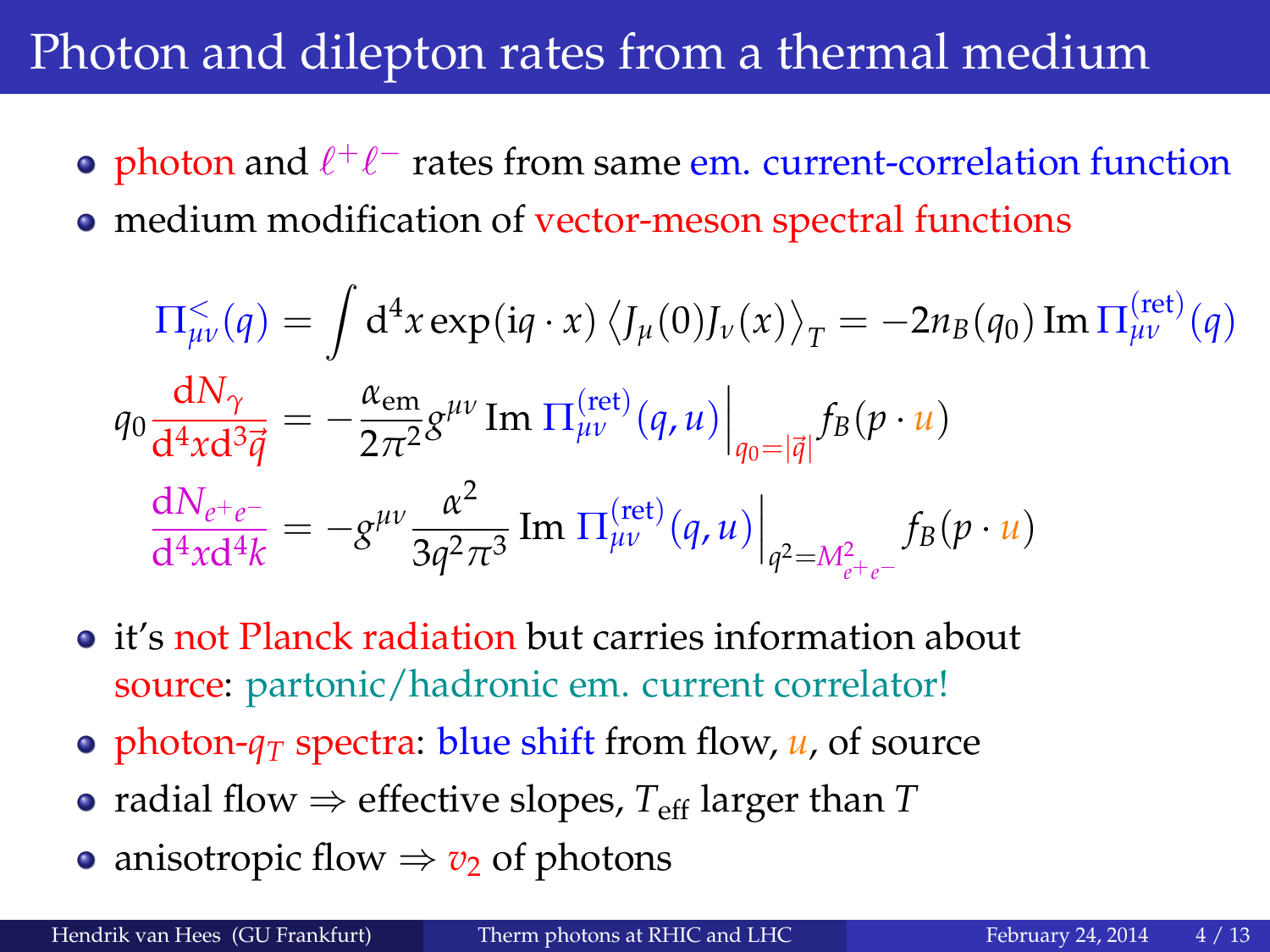# <span id="page-4-0"></span>Sources of thermal photons in heavy-ion collisions

- **QGP: rates from** [Arnold, Moore, Yaffe, JHEP 12, 009 (2001)]
	- $\circ$   $q\bar{q} \rightarrow \gamma g$ ,  $qg \rightarrow \gamma q$



- resummation of soft-gluon bremsstrahlung contributions
- Landau-Pomeranchuk-Migdal effect



- hadronic matter from [Turbide, Rapp, Gale, PRC 69, 014903 (2004); Rapp, Wambach EPJ A **<sup>6</sup>**, 415 (1999)]
	- pion-cloud dressing + vector meson-baryon/meson interactions

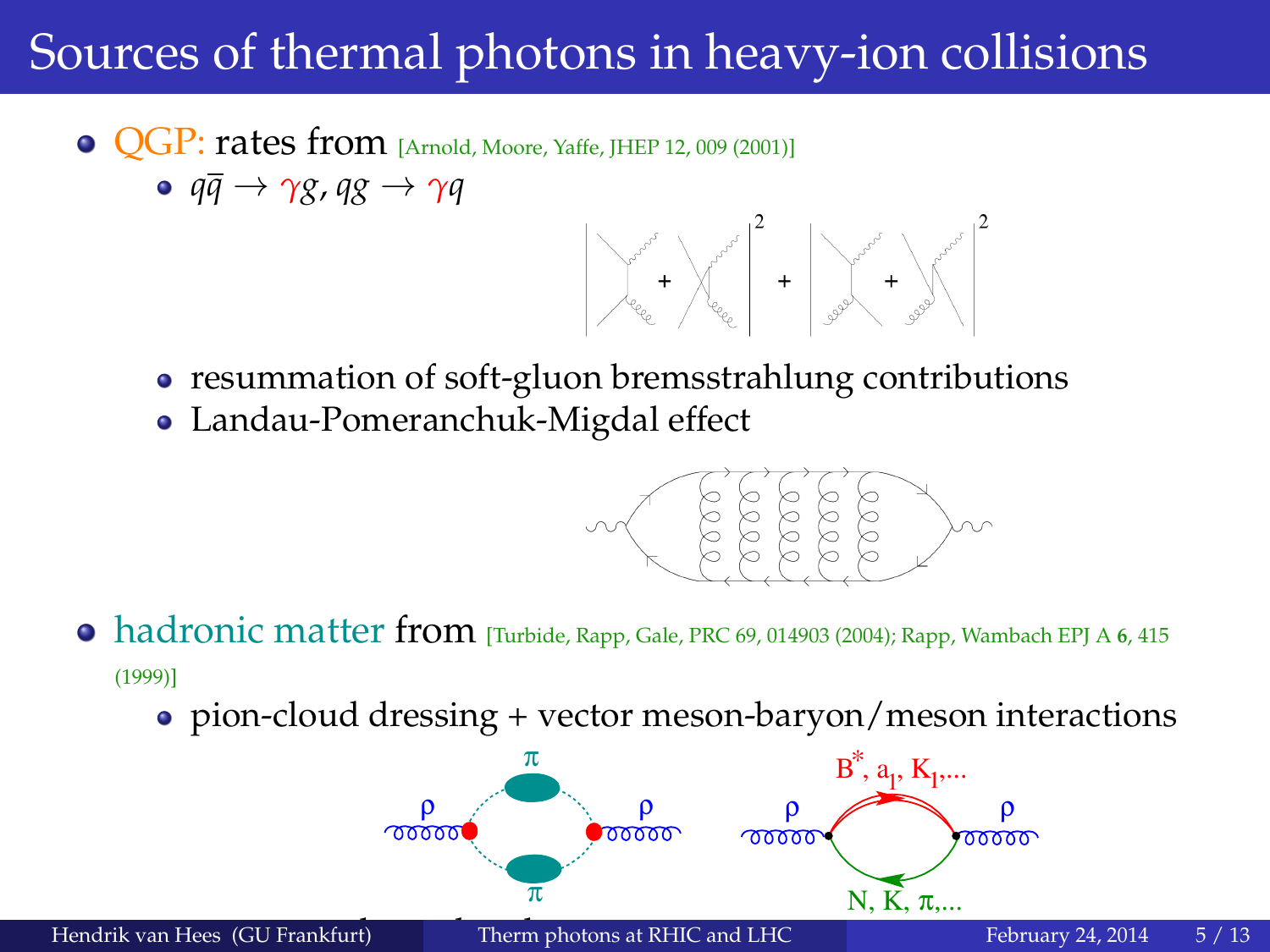## <span id="page-5-0"></span>Fireball parameterization

- **thermal elliptic fireball**
- 1st-order equation of state
- $\bullet$  isentropic expansion  $\Rightarrow$  *T*, *μ*<sub>B</sub>, *μ*<sub>π</sub>, *μ*<sub>K</sub>
- elliptic cylinder; boundary in transverse plane ellipse
- long and short axes move as relativistic particle under constant acceleration:

$$
v_a(t) = \frac{a_a t}{\sqrt{1 + (a_a t)^2}}, \quad v_b(t) = \frac{a_b t}{\sqrt{1 + (a_b t)^2}},
$$
  

$$
a(t) = a_0 + \frac{\sqrt{1 + (a_a t)^2} - 1}{a_a}, \quad b(t) = b_0 + \frac{\sqrt{1 + (a_b t)^2} - 1}{a_b}.
$$

- for flow-field: confocal elliptic coordinates
- $\vec{x}_\perp = r_0(\sinh u \cos v, y = \cosh u \sin v)$
- $\vec{v}_\perp = r/r_{\text{max}}(v_b \cos v, v_a \sin v)$
- early freeze-out of multi-strange hadrons (at  $T_c \simeq 180$  MeV)
- different  $(a_a, a_b)$  for  $t < t_{\text{mix}}$  and  $t >_{\text{mix}}$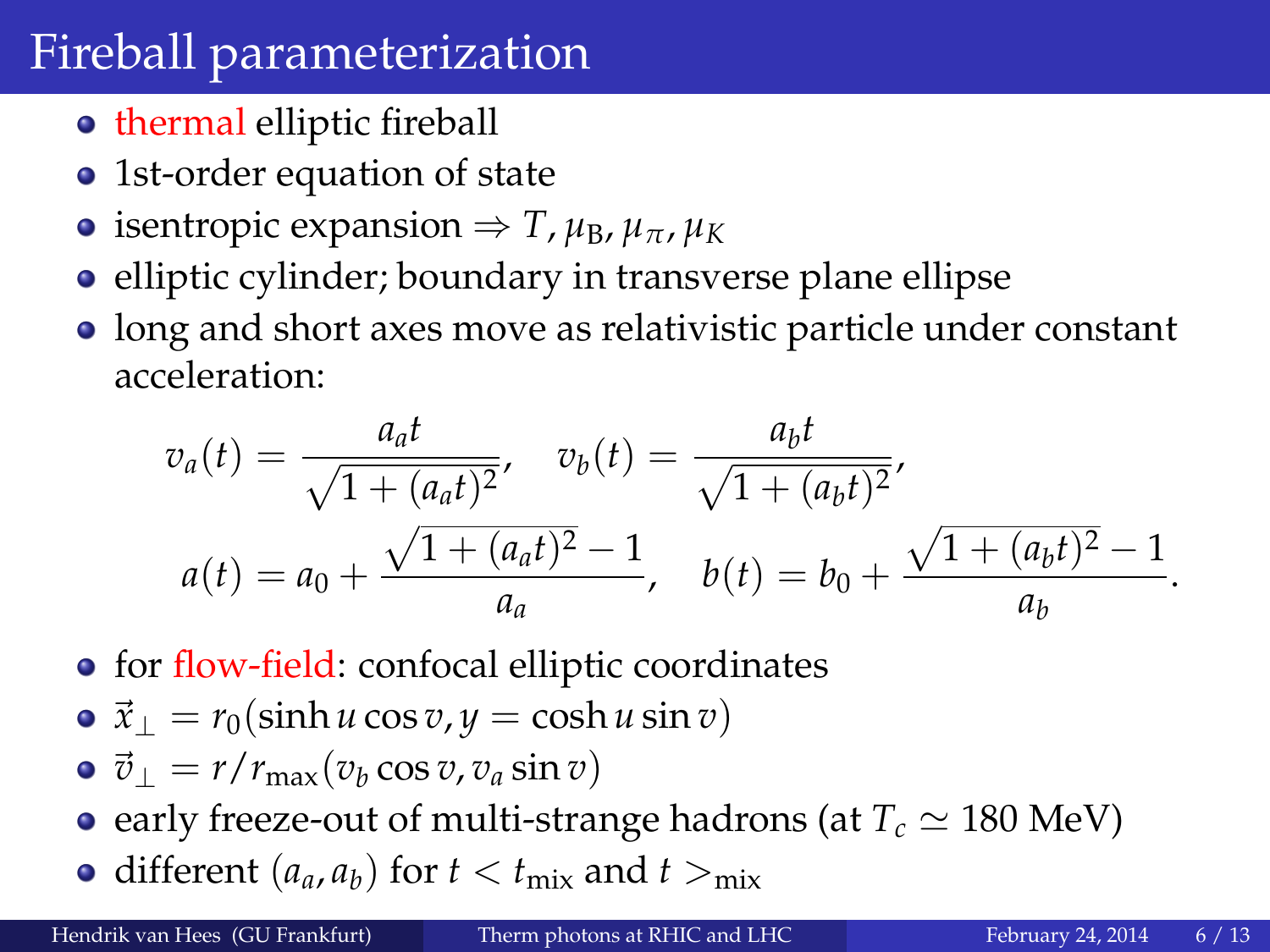# Fireball parameterization

- parameters fit to initial condition + measured  $p_T$  spectra and  $v_2$  of multi-strange and other hadrons, respectively
- can be achieved with (ideal) hydro [He, Fries, Rapp, PRC **<sup>85</sup>**, 044911 (2012)]



- important for "sufficient" photon  $v_2$ :
	- rapid buildup of  $v_2$
	- (nearly) full  $v_2$  at end of mixed phase
	- consistent with CQN scaling for multi-strange and other hadrons!

Hendrik van Hees (GU Frankfurt) [Therm photons at RHIC and LHC](#page-0-0) February 24, 2014 7/13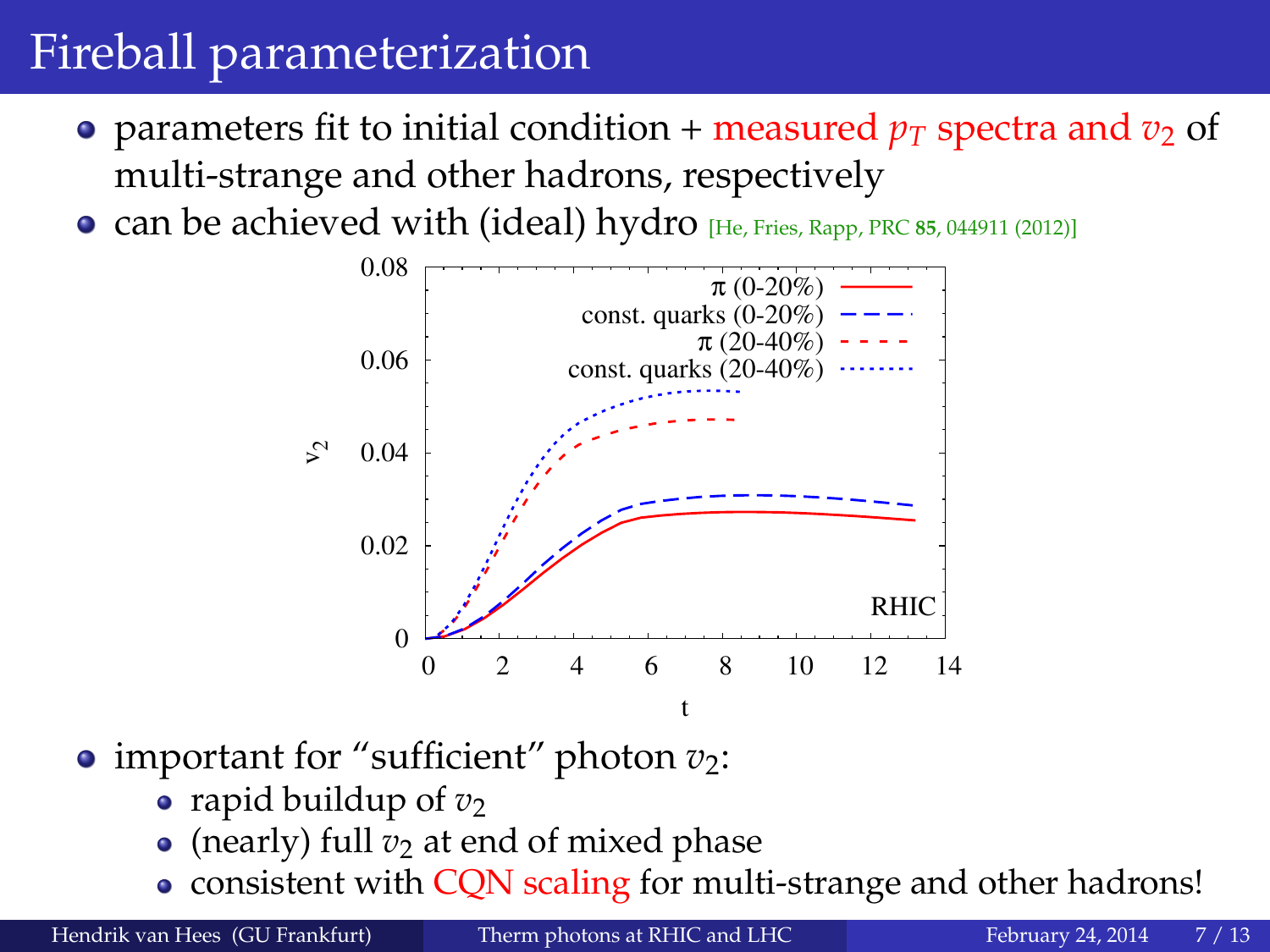## Fireball parameterization



Hendrik van Hees (GU Frankfurt) [Therm photons at RHIC and LHC](#page-0-0) February 24, 2014 8 / 13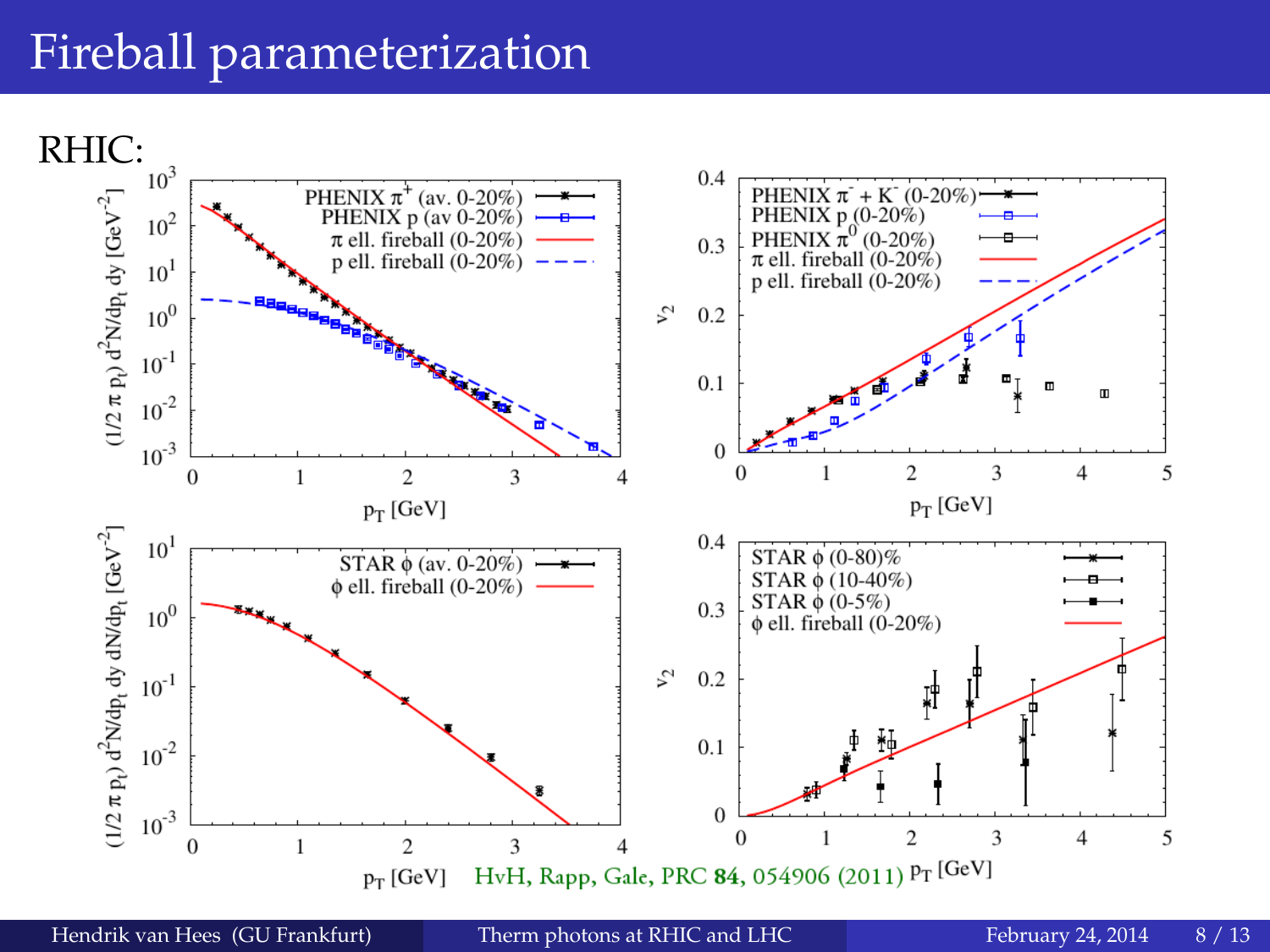#### <span id="page-8-0"></span>Direct Photons at RHIC

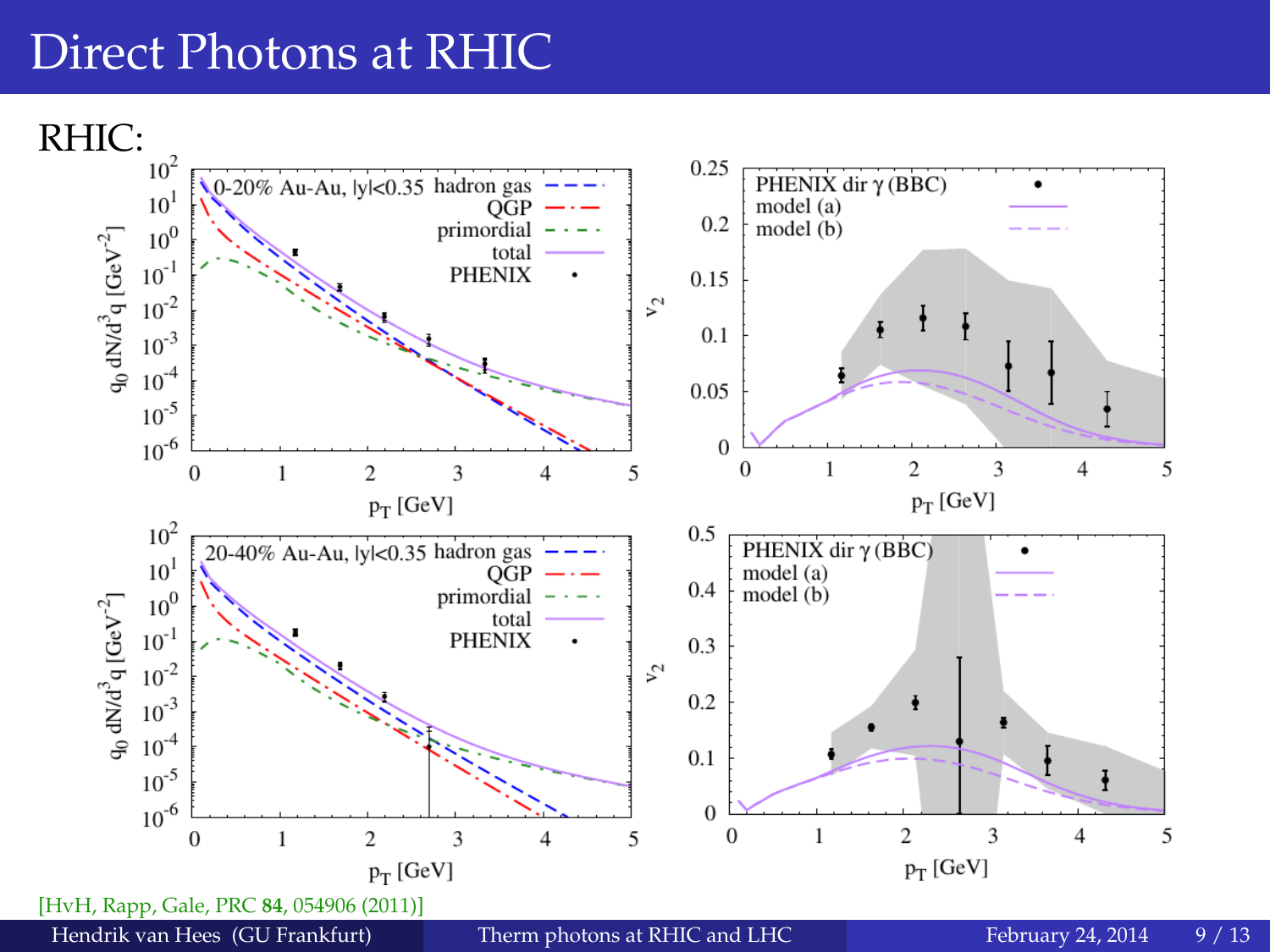# Temperature vs. effective Slope



[HvH, Rapp, Gale, PRC **84**, 054906 (2011)]

[C. Shen, U. W. Heinz, J.-F. Paquet, C. Gale] [arXiv:1308.2440 [nucl-th]]

blue-shift formula (Doppler effect) translates into

$$
T_{\text{eff}} \simeq T \sqrt{\frac{1 + \langle v_{\text{T}} \rangle}{1 - \langle v_{\text{T}} \rangle}}, \quad v_{\text{T}}:
$$
 transverse fluid flow

**•** measured slope indicates emission from source around  $T_c$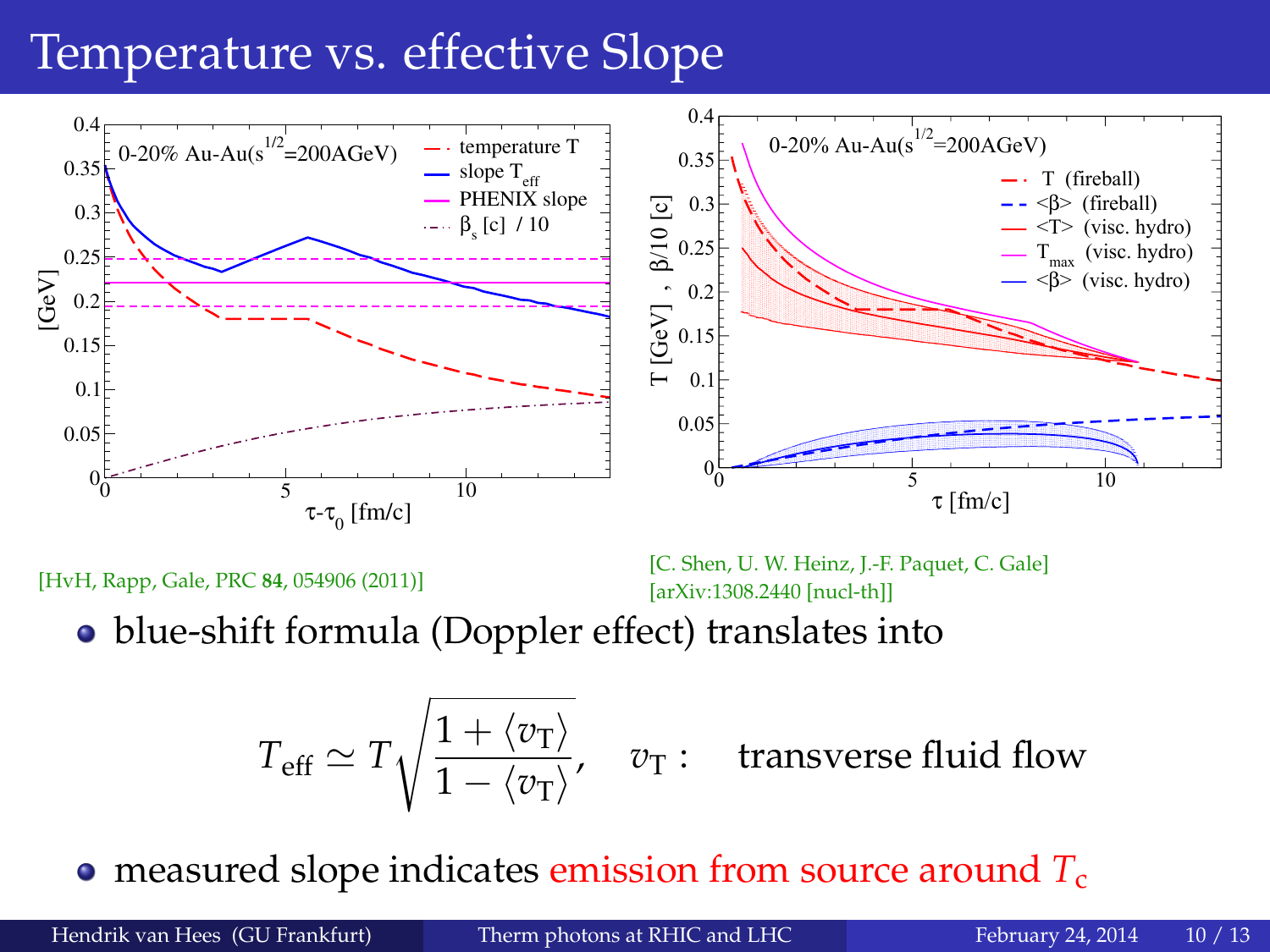# Direct Photons with cross-over EoS: fireball vs. hydro



Hendrik van Hees (GU Frankfurt) [Therm photons at RHIC and LHC](#page-0-0) February 24, 2014 11 / 13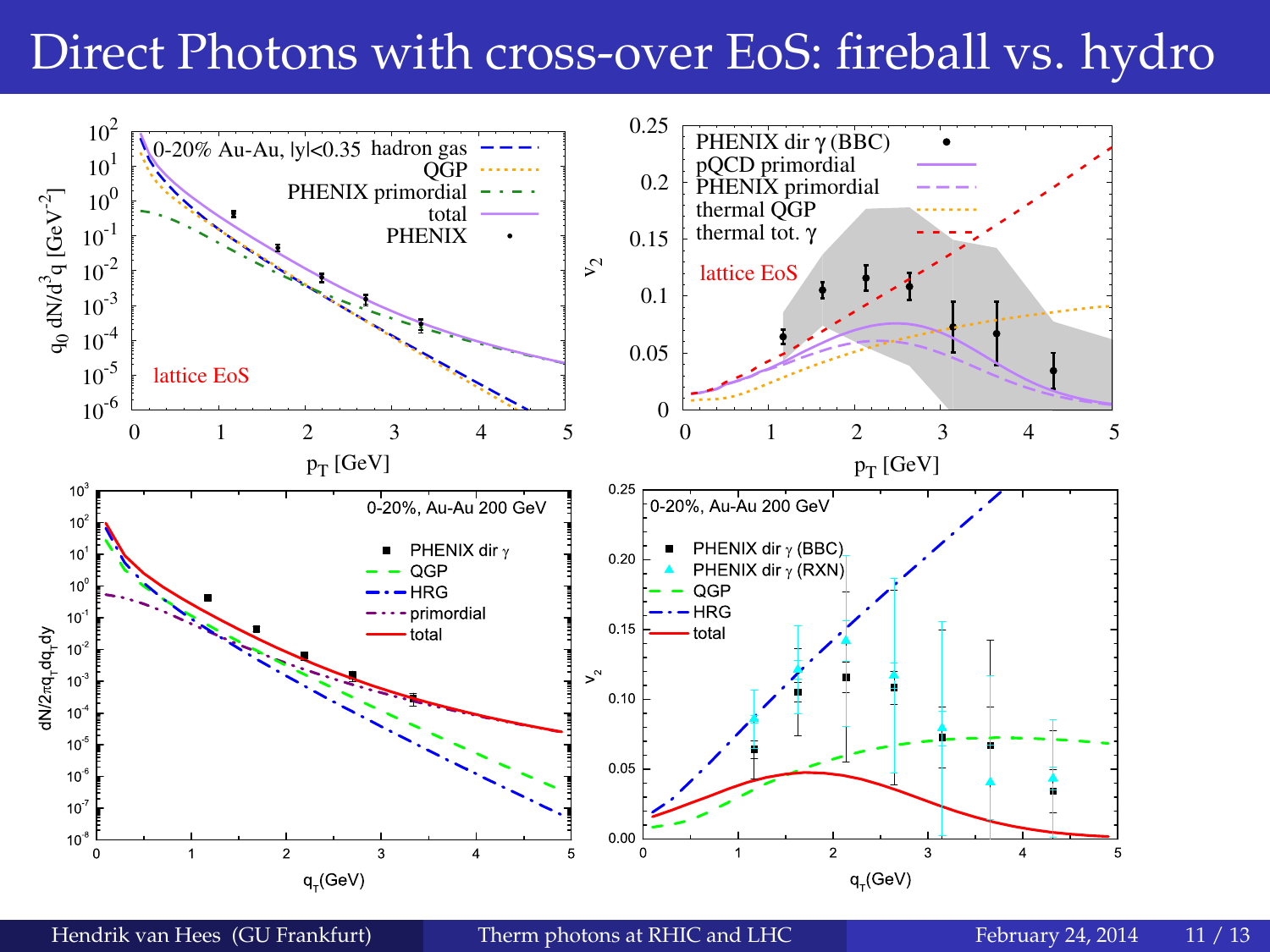#### LHC: same model, fireball adapted to hadron data from ALICE



[HvH, Rapp, Gale, unpublished]